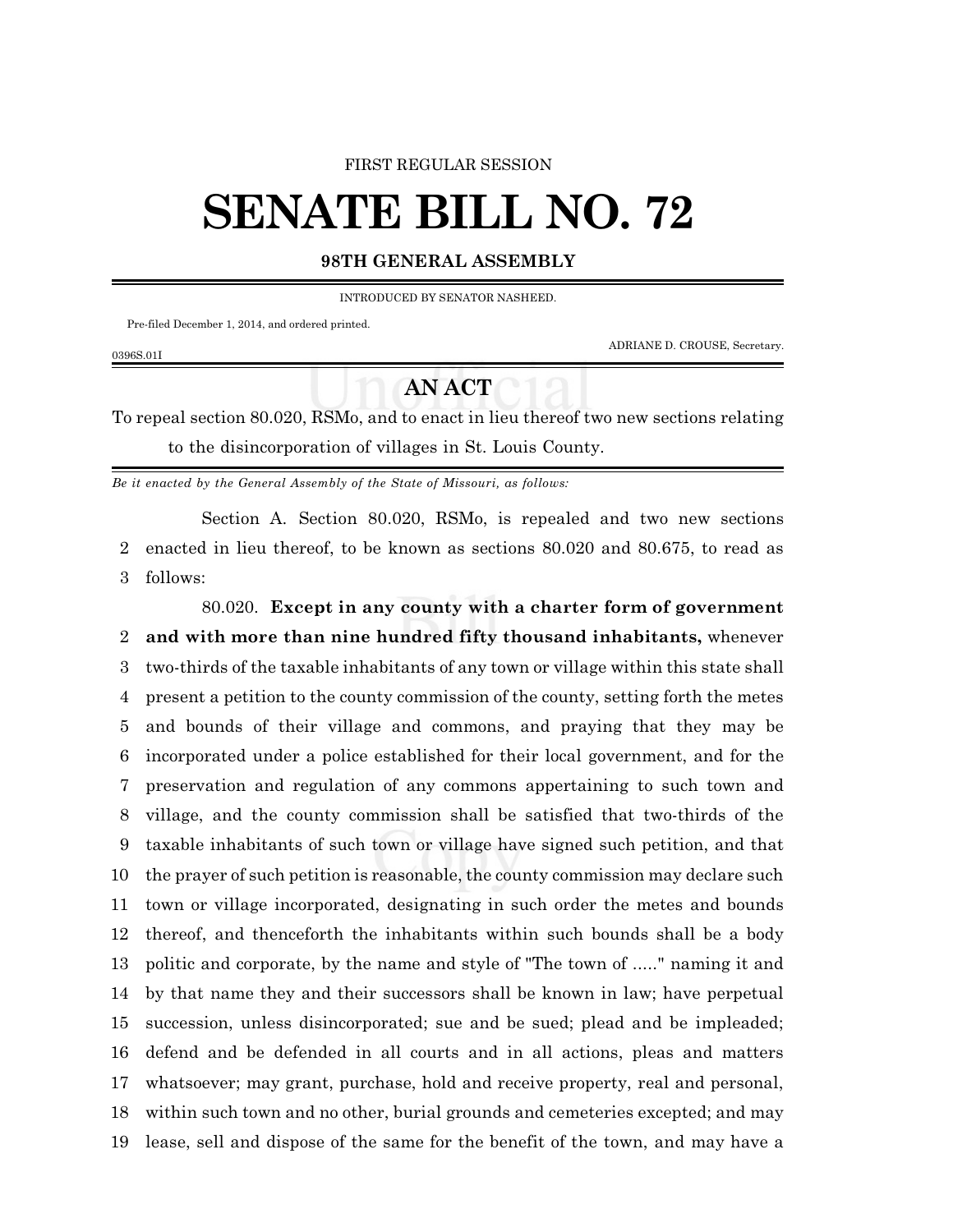SB 72 2

common seal, and alter the same at pleasure.

**80.675. 1. Beginning January 1, 2015, each village incorporated in any county with a charter form of government and with more than nine hundred fifty thousand inhabitants shall be disincorporated. The disincorporation of the villages shall not be subject to the provisions of sections 72.400 to 72.430. The governance of the area within the metes and bounds of the village, including the policing of the area, shall be under the authority of the county as if the village had never been incorporated. Notwithstanding any provision of law to the contrary, the disincorporated area may not be incorporated as a city or annexed by a city.**

 **2. No dissolution of any village under this section shall invalidate or affect any right, forfeiture, or penalty accruing to such village, or invalidate or affect any contract entered into or imposed upon such village.**

 **3. The county executive shall appoint a competent person to act as trustee for each dissolved village. The trustee, before entering upon the discharge of his or her duties, shall take and subscribe an oath before a judge or associate circuit judge that the trustee will faithfully discharge the duties of office. Each trustee shall give bond, with sufficient security, to be approved of by the executive, to the use of the disincorporated village, conditioned for the faithful discharge of the duties of the office.**

 **4. The trustee shall, as soon as possible, prosecute or defend to final judgment all suits instituted by or against the village; collect all money due to the village; liquidate all lawful demands against the village, and for that purpose shall sell any property belonging to the village as may be necessary, and generally do all acts requisite to bring to a speedy close all the affairs of the village.**

 **5. When the trustee shall have closed the affairs of the village, the trustee shall:**

 **(1) Pay over to the county all moneys collected by the trustee in the dissolution process;**

 **(2) Deliver to the county clerk all books, papers, records, and deeds belonging to the dissolved village; and**

 **(3) Provide the county executive with a report of the dissolution proceedings.**